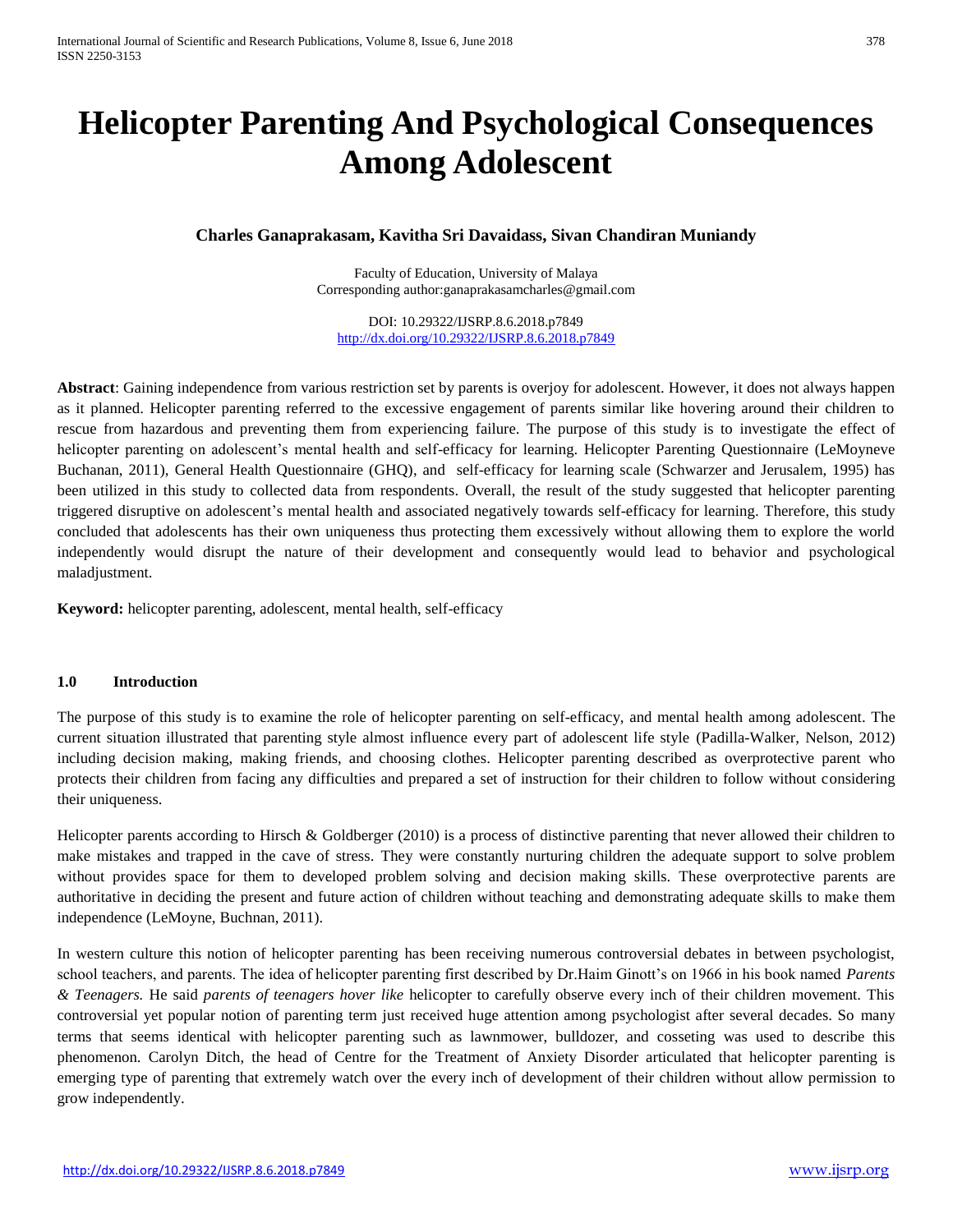Studies have been proved that helicopter parenting has capability to triggered anxiety among adolescent in school as well as in college (Lythcott-Haims, 2015). Researcher has found that parents who strictly decides the routine of the child promotes the feeling of dependence and found to be very anxious that severely affect their academic attainment. According to Vinson (2013) helicopter parenting can be seen in every culture around the globe. Various factors such as media and internet influence very critically regarding the parenting ways due to the constant transformation of family and world trending (Wesner, Tammy, 2008).

Helicopter parenting is found to be very usual practice in Asia. Bringing their children to kindergarten and primary school are very common in our country. It is found to be very common too for parents to take leave on their child examination day and has so much of patience to wait at school until the examination is over. This phenomenon is likely to continue after their child entered the zone of adolescent and found to be surprised students accompanied by their parents during the first day in college. In connection with declining family size as one-child family explained this situation precisely. Parents of one-child family spending enough time to hover overhead to watch and protect their child.

Literature suggested that helicopter parenting affected children lives psychologically (Segrin, Woszidlo, Givertz, Bauer, Murphy; 2013). Parents have been very ambitious and restructuring almost every time the path should travel by their children. Their overactive parenting leads them automatically the highest thought of expectation on their children. In order to make sure their child reach their expectation, parents willing move any extends it may lead. Parent's excessive level of involvement in their child daily life makes them vulnerable to develop the sense of dependability. According to Segrin and Givertz (2013), over protective parenting leads to poor child-parents relationship. Poor child-parents relationship resulted in over expectation of parents thus burdening them with excessive activities without giving them enough time to express them. As stated by Lemoyne and Buchanan (2011) children raised by overprotective parents susceptible towards undergone medical attention for anxiety and depression.

## **2.0 Problem Statement**

Globally, around 450 million of individuals suffered from mental health difficulties. Surprisingly, more than 10 to 20 million of peoples have committed suicide due to the various mental issues. Significantly, mental health and suicide currently on alarming rate among adolescents in Malaysia. The numbers of mental health issues among teenagers displayed quite high. The prevalence of mental health problems among adults increased from 10.7% in 1996, to 11.2% in 2006, to 29.2% in 2015. Besides that, data revealed that every 3 in 10 adults aged 16 years and above have some sorts of mental health problems (29.2%). In the next few years mental health issues is likely to become the most critical element in creating devastating effect on individual well-being if left unnoticed.

Several methods of prevention and intervention has been proposed such as promoting mental health screening program to secondary school students and media effort to increasing the awareness concerning the rising cases of mental related problem. However, there is still a need for analyzing the trigger factor towards this rising phenomenon. There is very limited study on investigating the role of parenting style on psychological consequence among adolescent in Malaysia. Therefore, present study intended to shed light on overprotective parenting on predicting mental health and self-efficacy for learning among adolescent.

Objective of this study is to:

- 1. To investigated the effect of helicopter parenting on mental health among adolescent.
- 2. To investigated the relationship between helicopter parenting and self-efficacy for learning among adolescent.

Based on these, two hypotheses were formulated:

- 1. Helicopter parenting is a significant predictor of mental health among adolescent.
- 2. Helicopter parenting has significant correlation on self-efficacy for learning among adolescent.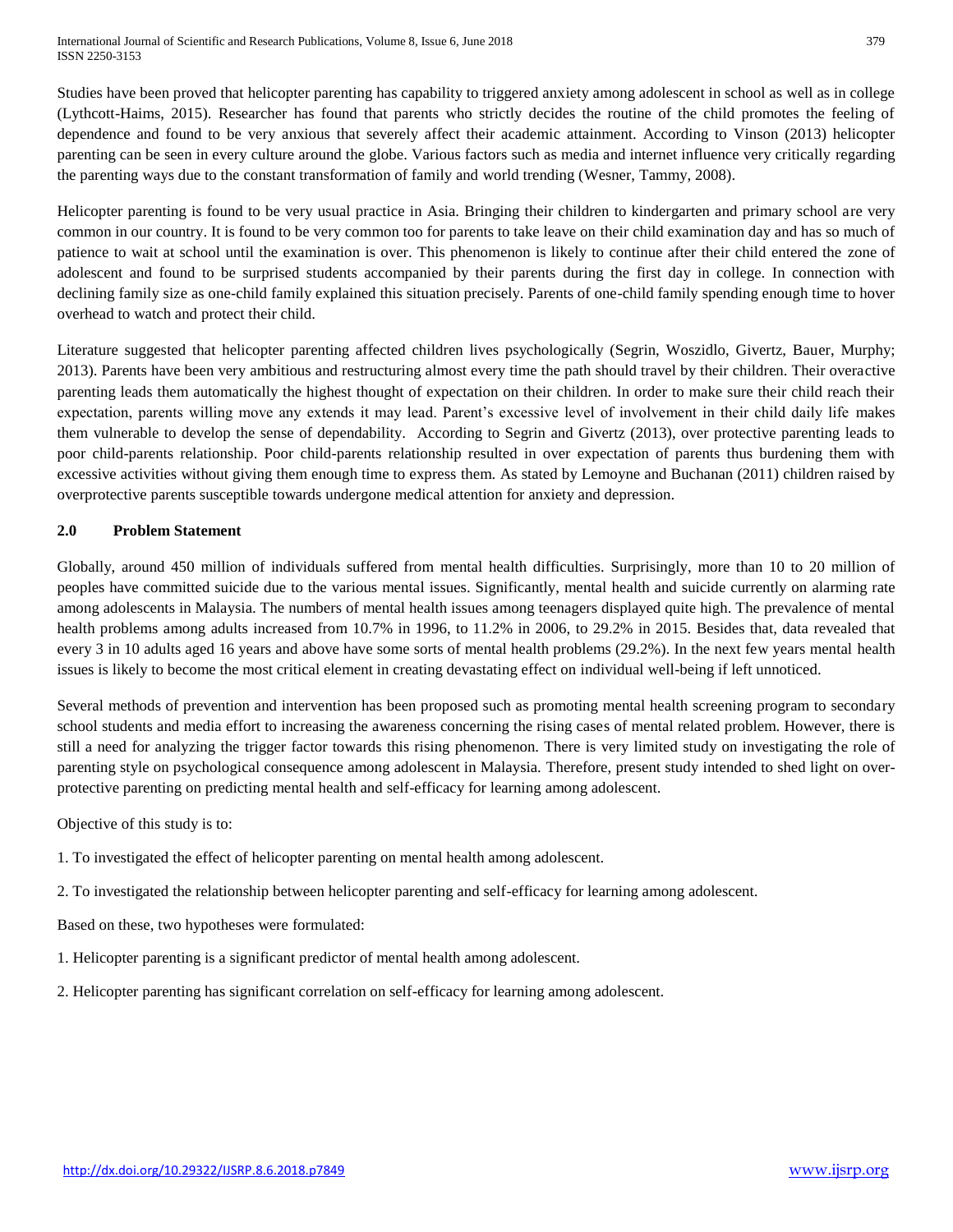International Journal of Scientific and Research Publications, Volume 8, Issue 6, June 2018 380 ISSN 2250-3153

## **3.0 Method**

#### 3.1 Participants

The sample of this study involved adolescent from community based catechism school located at northern part of Peninsular Malaysia. The age range of respondent was from 15 to 17 years old. The sampling frame is composed of the total enrollment for the targeted classes  $(N= 96)$ . After the elimination of incomplete surveys the final sample consists of 96 students, resulting in a response rate of 94.7%.

| Age                   | <b>Frequency</b> | Percent $(\% )$ |  |
|-----------------------|------------------|-----------------|--|
| 15 years old          | 36               | 36.4            |  |
| 16 years old          | 25               | 26.0            |  |
| 17 years old          | 35               | 36.4            |  |
|                       |                  |                 |  |
| Gender                |                  |                 |  |
| Male                  | 47               | 48.9            |  |
| Female                | 49               | 51.0            |  |
|                       |                  |                 |  |
|                       |                  |                 |  |
| <b>Living Context</b> |                  |                 |  |
| urban                 | 76               | 79.2            |  |
| Rural                 | 20               | 20.8            |  |

Table 1.0: *Basic Demographic of Students*

#### 3.2 Instruments

Researcher gathered data by utilized survey instruments which contained four sections. Section one comprised socio-demographic elements such as respondent age, ethnicity, and living context. Section two contained Helicopter Parenting Scale (HPS). This scale was proposed and developed by LeMoyne and Buchanan (2011). The respondents were asked their level of agreement with statements relating to their experience with their parents while growing up. Section three comprised General self-efficacy for learning scale proposed by Schwarzer and Jerusalem (1995). This scale consists 10 items that measured student's capability to achieving academic related task. Section four comprised 12 items measured mental health. Each item is rated on a four-point scale (less than usual, no more than usual, rather more than usual, or much more than usual)

#### 3.3 Procedure

Researcher obtained permission from church authority to gathered data from respondent. After obtained permission, researcher requested assistance of the catechism class supervisor to gathered respondent in school hall. All the respondents were informed the aim of this study and gained signature in their consent form. Additionally, respondent were informed that their data and identity would be confidential and be used only for research purpose. Finally they were given standard instructions to carry out the research. The entire instrument filling process took 40 minutes to complete.

#### 3.4 Data Analyze

Data obtained from respondent inserted in Statistical Package of Social Science version 20.0 and analyze using simple linear regression and Pearson correlation test. Author decided to run simple linear regression analyze due to the appropriateness to understand the association between one independent (or predictor) variable and one continuous dependent (or outcome) variable.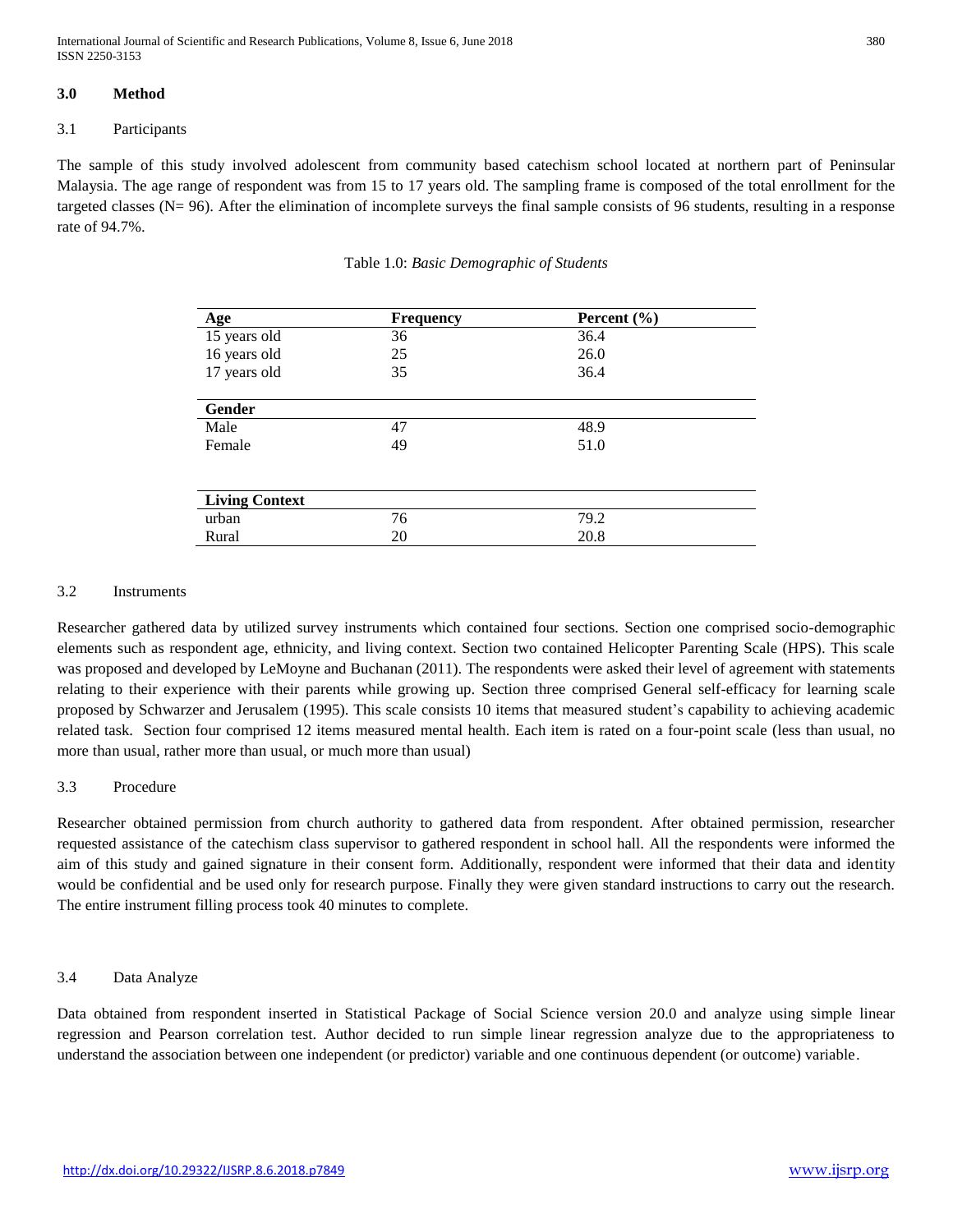## **4.0 Result**

Based on the above, this current study outcome has presented as follows and discussed in detail about the effect of helicopter parenting on mental health, and self-efficacy among adolescent.

| Dependent Variable                            | Independent Variable        |            | Std. Coefficient<br>Beta $(\beta)$ |  |
|-----------------------------------------------|-----------------------------|------------|------------------------------------|--|
| Mental health                                 |                             |            |                                    |  |
|                                               | <b>Helicopter Parenting</b> |            | $0.427*$                           |  |
|                                               | $R^2$                       | .513       |                                    |  |
|                                               | Adjust $R^2$                | .112       |                                    |  |
|                                               | Sig. F                      | $.27.538*$ |                                    |  |
|                                               | R                           | $-.639a$   |                                    |  |
| <i>Note</i> : Significant levels: $*n < 0.05$ |                             |            |                                    |  |

| Table 2.0: Linear Regression Summary of Helicopter Parenting on Mental Health |  |  |
|-------------------------------------------------------------------------------|--|--|
|                                                                               |  |  |

*Note:* Significant levels: \*p < 0.05

Table 2.0 shows that there was a negative correlation between the two variables, which were confirmed with a Pearson's correlation coefficient of -0.639. Simple linear regression was calculated to predict mental health based on helicopter parenting. A significant regression equation was found (F(1,95) = 27.538, p <.000), with an R<sup>2</sup> of .513. The result showed that helicopter parenting (beta = .427,  $p < .05$ ) was found to contributed significantly to adolescent mental health.

Table 3.0. *Correlation Matrix between Variable*

|                             | Self-efficacy for learning | $P - Value$ |  |
|-----------------------------|----------------------------|-------------|--|
| <b>Helicopter Parenting</b> | $-432*$                    | 0.05        |  |

\* Correlation is significant at the 0.05 level (2-tailed): Pearson Correlation Coefficient *(N = 96)*

Pearson's correlation was used to analyze the correlation between helicopter parenting and self-efficacy for learning. Result showed that there was a moderate negative correlation between helicopter parenting and self-efficacy for learning,  $r (96) = -.432$ ,  $p < .05$ which explained that over-protective parenting has possibility to diminish adolescent's self-efficacy for learning.

## **5.0 Discussion**

In general, the result of present study suggested that helicopter parenting triggered disruptive towards adolescent's mental health and associated negatively towards self-efficacy for learning. The finding of the study revealed the destructive outcome of overprotective parenting on adolescent's behavior and psychological outcomes. The finding of this study is consistent with previous literatures (Kouros, Pruitt, Ekas et al.,2017; Segrin, Woszidlo, Givertz, Bauer, Murphy, 2013). Study conducted by Kouros and colleagues (2017) on 118 undergraduate students founds higher level of overprotective parenting style predicted lower level of well-being among respondent. Our finding appeared to be well substantiated to explain helicopter parenting that diminishes adolescent capability to functioning well according to their developmental period.

Finding also revealed that helicopter parenting influence negatively the development of self-efficacy for learning among adolescent. Our result have a number of similarities with Love & Thomas, 2014; van Ingen et al. 2015. Parent's interaction and type of parenting style influence adolescent self-efficacy for learning. As mentioned above, overprotective parents inhibit the capability of being independence and unintentionally avoid their children to enhance self-confidence. Importantly, study suggested that adolescent who growing up in very constructive context where their parents explained their expectation clearly under tenet of warmth and conducive shows greater self-efficacy for learning (Liem et al. 2010). Studies also revealed that children from helicopter parents tend to be very